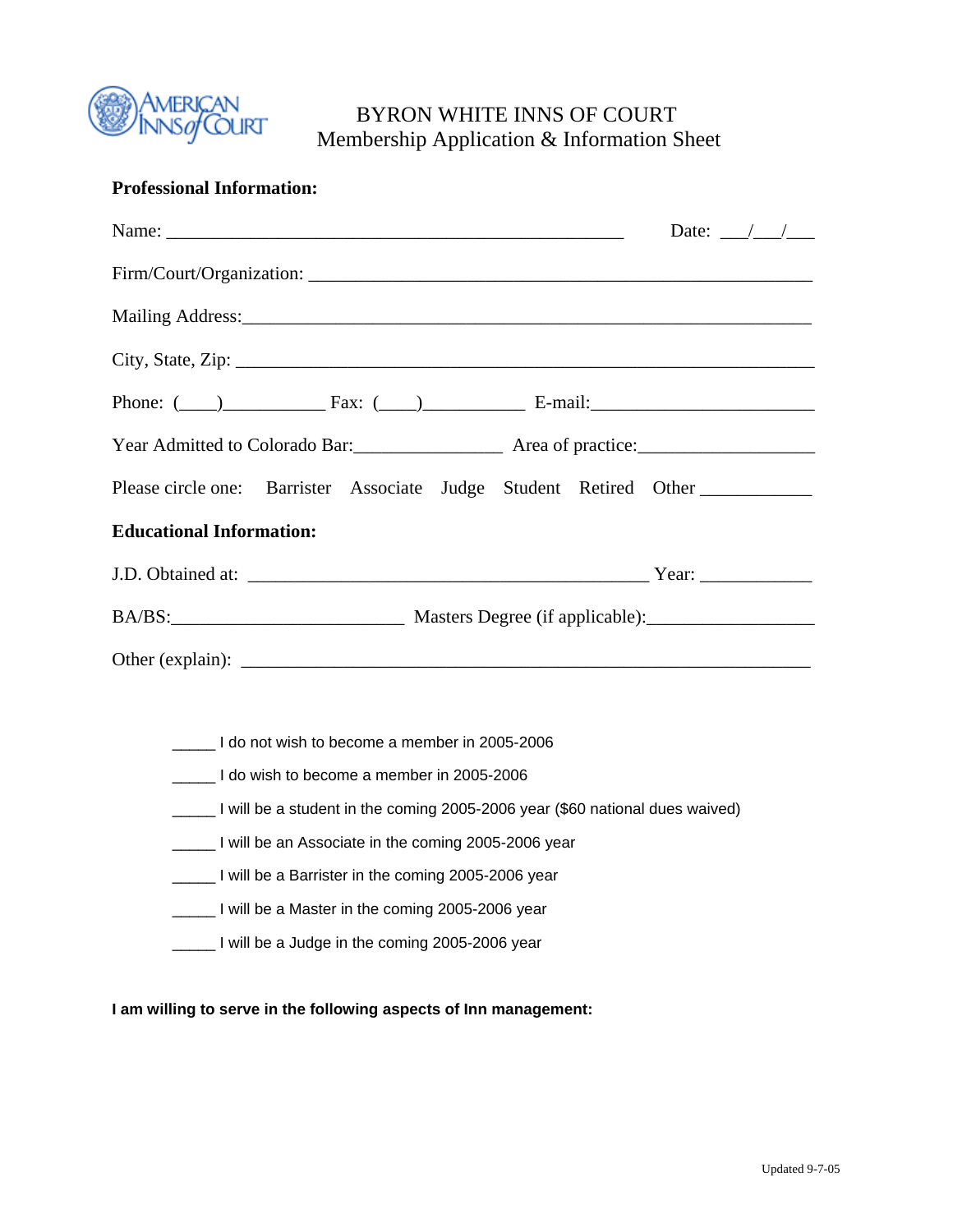Dues for the 2006 year have changed from pervious years:

- \$210 if you have 6 or more years of practice
- \$150 if you have 1 to 5 years of practice
- \$170 if you are a retired attorney or judge
- \$75 if you are a law student

These amounts include \$60 to cover the annual dues for the national organization and local dues which includes your meals. Make check payable to "Byron White Inn of Court" and **send payment to: Alden Hill**, Treasurer, P.O. Box 421, Ft. Collins, Colorado 80522. **Send completed application form to Tom Watrous**, Attorney at Law, 19 Old Town Square, Suite 238, Fort Collins, Colorado 80524

## **American Inns of Court Facts**

#### **History**

- Formed in 1985 on the basis of a recommendation by the Judicial Conference of the United States.
- Incorporated in the District of Columbia as a nonprofit corporation. Incorporators were Chief Justice Warren E. Burger, Solicitor General Rex E. Lee, and U.S. Federal District Court Judge A. Sherman Christensen.
- At the time of incorporation there were twelve Inns with a few hundred members.

#### **Function**

- Overall function of Foundation is to help form new Inns, to assist existing Inns, foster communication between Inns, and to act as the representative of Inns nationally and internationally.
- Foundation staff meets with Inn leaders around the country to assist with Inns operations and program development and answers hundreds of inquiries each year. Provides hands-on guidance in forming new Inns.
- Since incorporation of Foundation, American Inns of Court movement has grown faster than any other organization of legal professionals, now comprising over 300 Inns and 24,000 active members.
- Specific services provided by Foundation to Inns and members include:
	- o IRS nonprofit group tax exemption
	- o National general liability and umbrella insurance policy, including host liquor liability coverage for all Inns
	- o Bimonthly publication of *The Bencher*